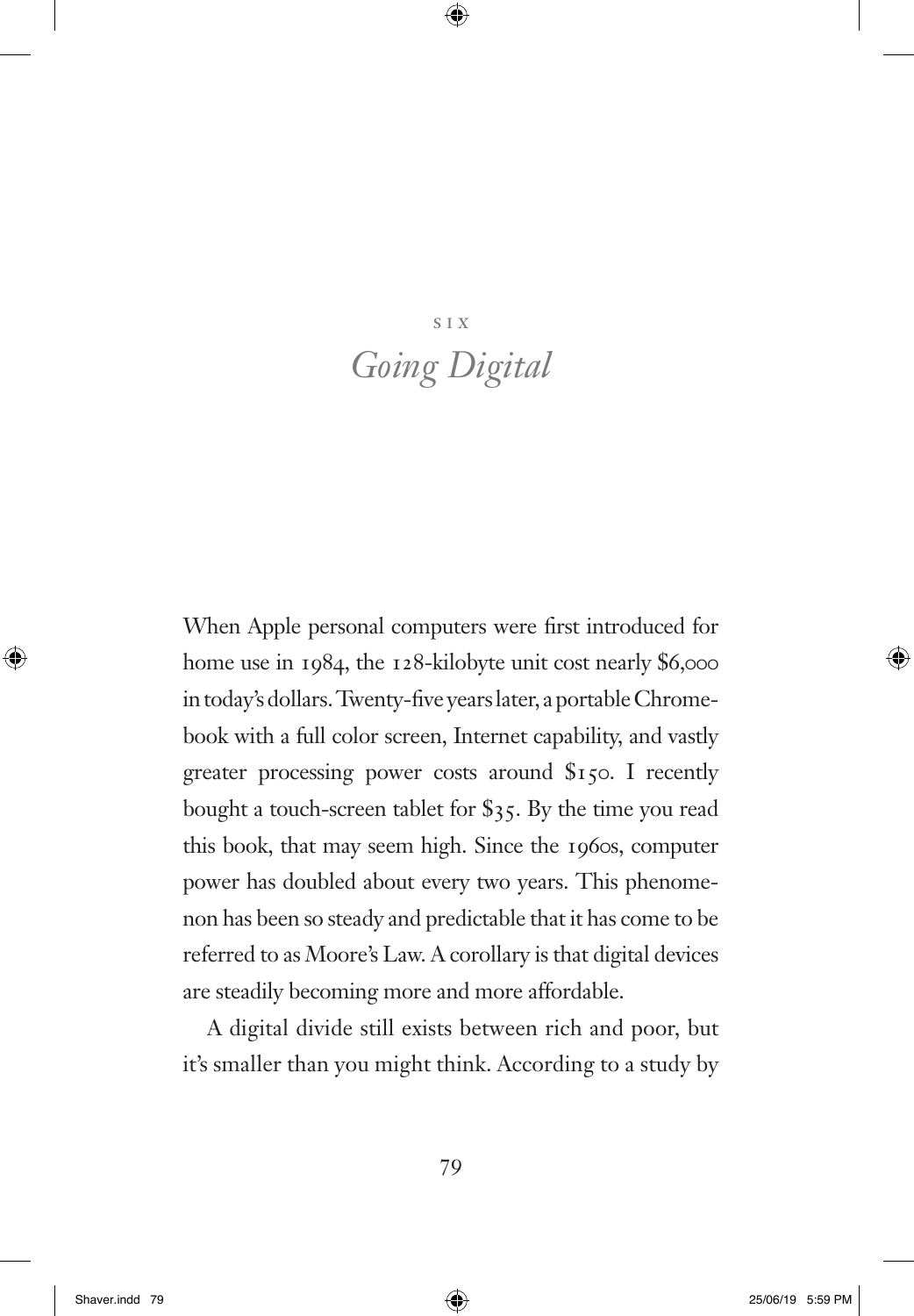Victoria Rideout and Vikki Katz published in 2016, more than 90 percent of American families living below the poverty line have access to the Internet; 85 percent have some kind of mobile device, and 69 percent have some type of computer. The quality of access still varies greatly between rich and poor. Lower-income families tend to have slower connections, limited data plans, and fewer devices. The basic components, however, have already become affordable to nearly everyone in the United States.

Even in the developing world, Internet-capable technologies are rapidly becoming universal. Here also, mobile phones lead the way. Nokia's most basic feature phone—with a small color screen, alphanumeric keypad, flash camera, mobile, wifi, and Bluetooth capabilities is available for just U.S. \$25 in Kenya. A Tecno Spark smartphone—with full-sized screen, digital camera, and fingerprint sensor—sells for around  $$85$ . By 2020, smartphone adoption is expected to reach  $55$  percent in sub-Saharan Africa, 63 percent in Asia, 64 percent in the Arab world, and 70 percent in Latin America. The number of people using mobile phones and tablets to access the Internet doubled between 2012 and 2017; the mobile phone industry trade association known as GSMA expects that figure to reach  $4.7$  billion by 2020. The high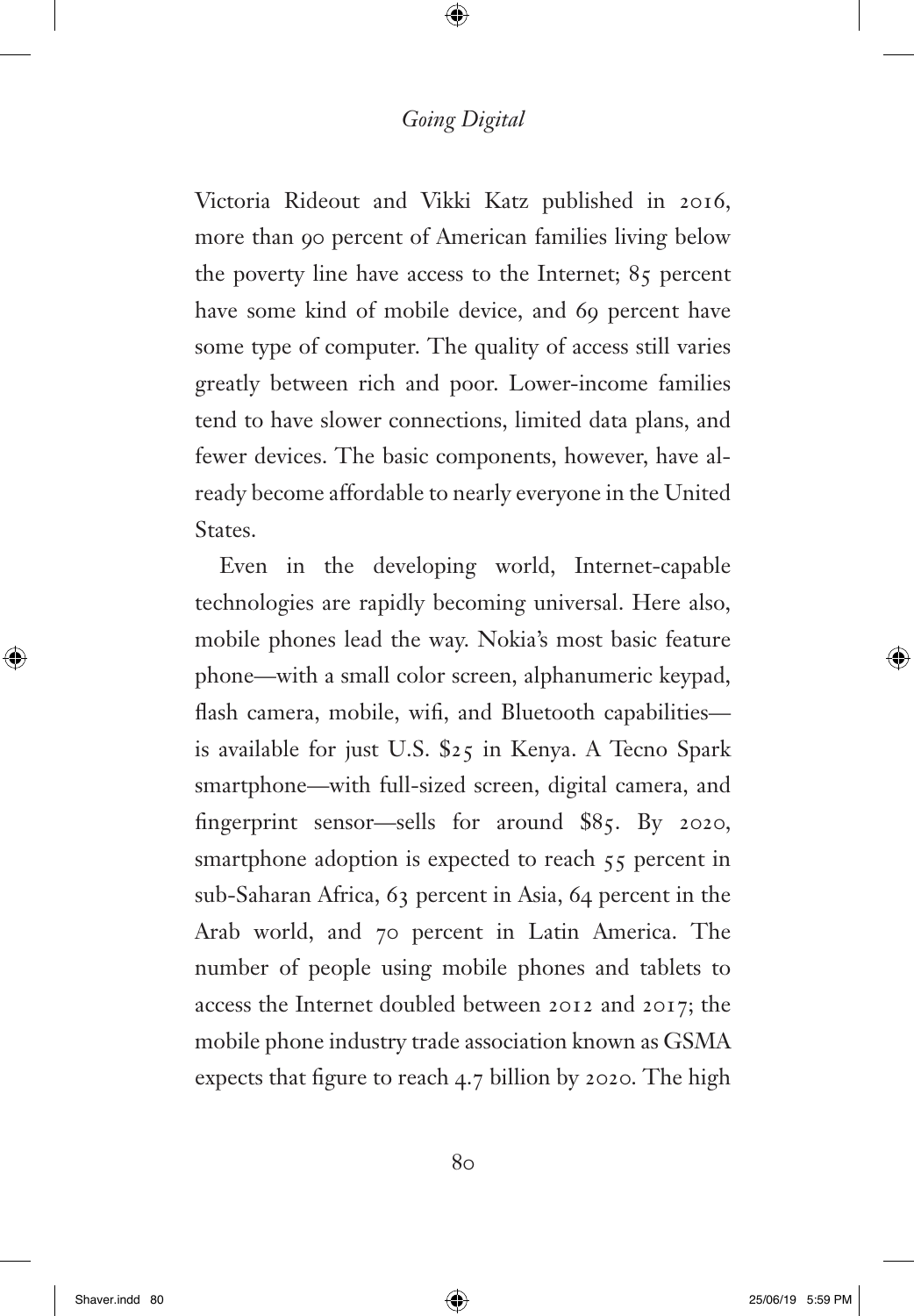rate of mobile access, even among the poor, opens tremendous new opportunities to address book hunger through digital distribution models.

#### African Storybook Project

In a Tanzanian library, more than a hundred children sit cross-legged on the floor. They have come on a field trip from a nearby school. The librarian, recently trained in the operation of a two-hundred-dollar laptop and a threehundred-dollar projector, displays an African Storybook Project digital story onto a sheet at the front of the room. The gathered children are as excited by this new media experience as American kids would be at an IMAX theater. The librarian reads each line of text, then has the children repeat it back as a group. The story is locally relevant and entertaining. The children are fully engaged; some of them are literally rolling on the floor with laughter. In one month, fourteen thousand schoolchildren will make twenty-three thousand visits to this library. If visits continue at this rate for a year, the cost approaches something on the order of a penny per child.

Africa will strike some as an unlikely setting for cutting-edge, high-tech approaches. It has the lowest rate of Internet access of any continent, and familiarity with computers is limited even among teachers and librarians.

 $8<sub>1</sub>$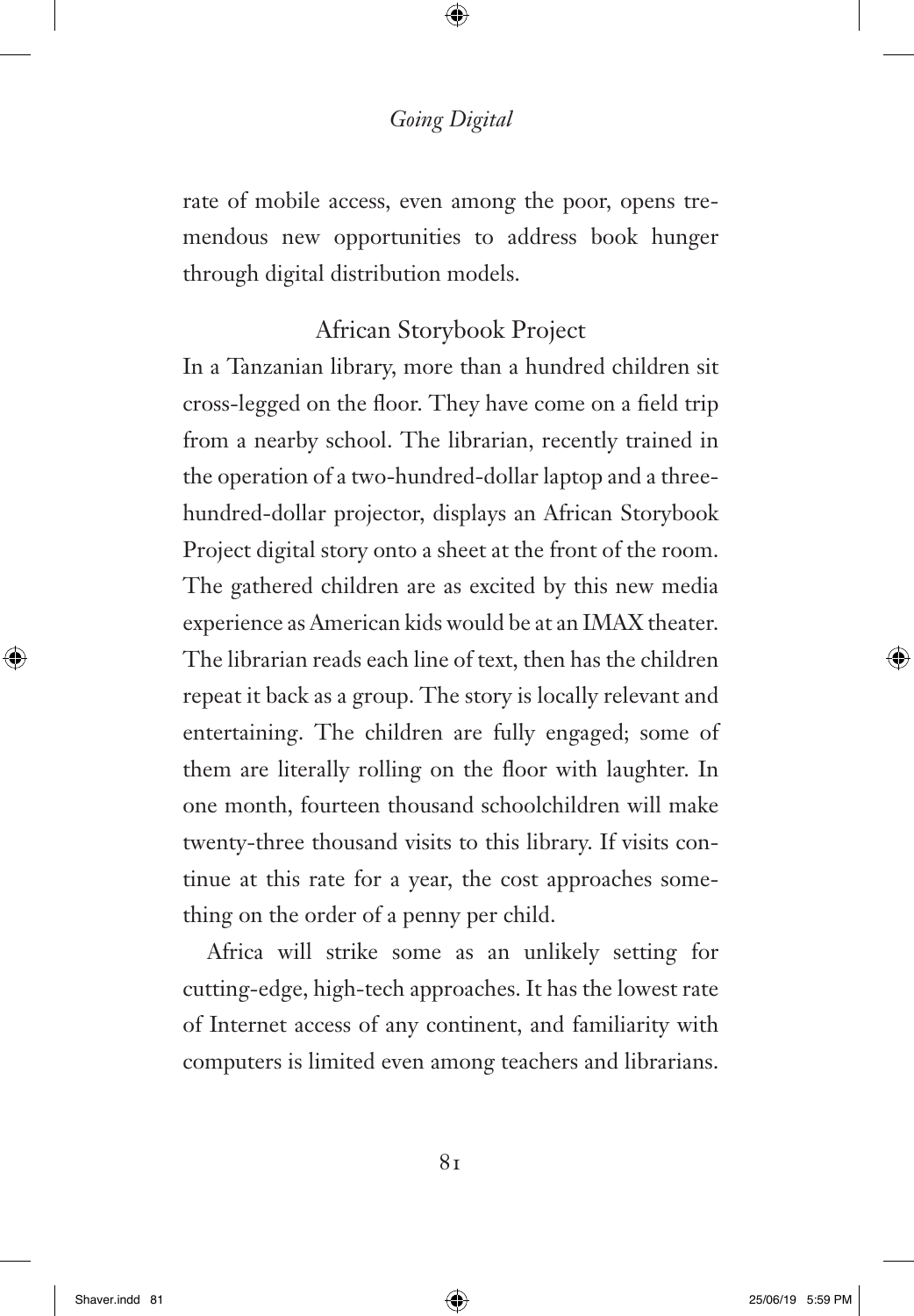Technology that may be affordable by American standards remains costly relative to African incomes. Moreover, prices for the same technology are often substantially higher in developing countries, because of import taxes and distribution difficulties. An iPad in Kenya, for example, might cost twice as much as one purchased from a U.S. discount store. Many communities still have unreliable electricity sources.

These challenges, however, are actually less intimidating than the challenges of distributing printed books across land. The continent is vast, and much of it is landlocked, without access to seaports except through a neighboring country. Railways and highway systems are underdeveloped, and most of the population still lives in rural areas. Corruption and theft result in significant losses along the textbook supply chain, and postal services are similarly unreliable. In comparison, the challenges of digital distribution are quite manageable.

The African Storybook Project formats the books it creates as digital slide shows. This allows them to be opened on standard-issue software, such as Microsoft PowerPoint or any of the free alternatives. These can be digitally projected for reading in a large group. Even a smartphone screen can be made large enough for a small group of students to read through a cheap plastic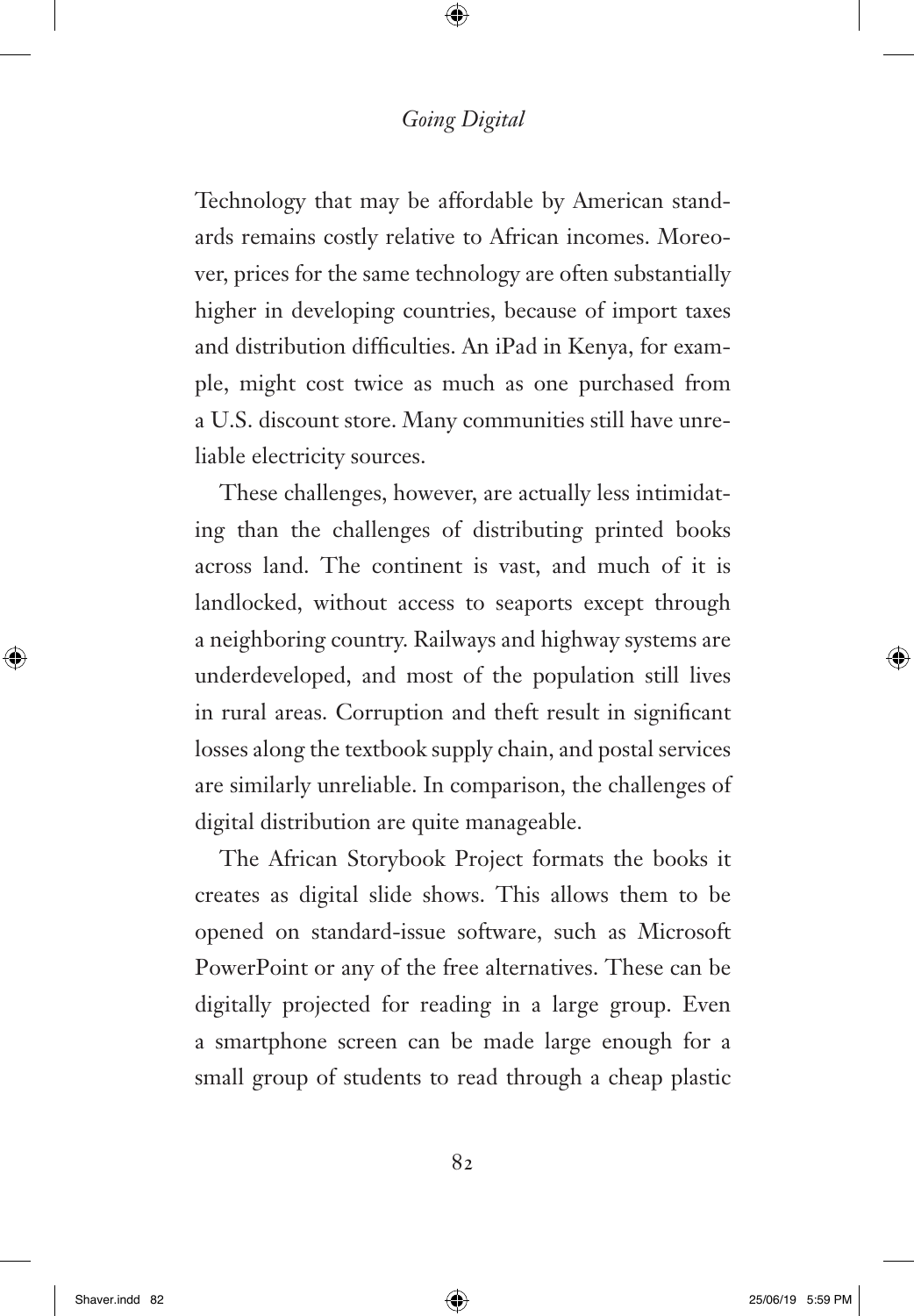magnifier. African Storybook Project is also experimenting with on-demand printing technologies to avoid distribution hurdles typically associated with print books. ASP's Tessa Welch explains: "I think it is important for children to have books in their hands, but maybe not distributed so far. Maybe if the library has a printer, a child can take home a particular book on loan."

# A Library in Every Pocket

After working as a Microsoft executive and overseeing sales at Amazon, David Risher spent a year traveling the world with his wife and two young daughters. Near the end of the trip, his family was visiting an orphanage when Risher noticed a padlocked building. It was the library. Risher, a book lover and comparative literature major, asked to look inside. The orphanage director confessed that she did not know where to find the key. Like many small libraries in the developing world, it had simply fallen into disuse. Its collection of discarded American books held little interest or relevance for local children with limited English. It might as well have been a longdistance landfill.

"That was it, that was my moment," Risher says. "I looked through my life and I saw books over and over again and technology over and over again." Risher came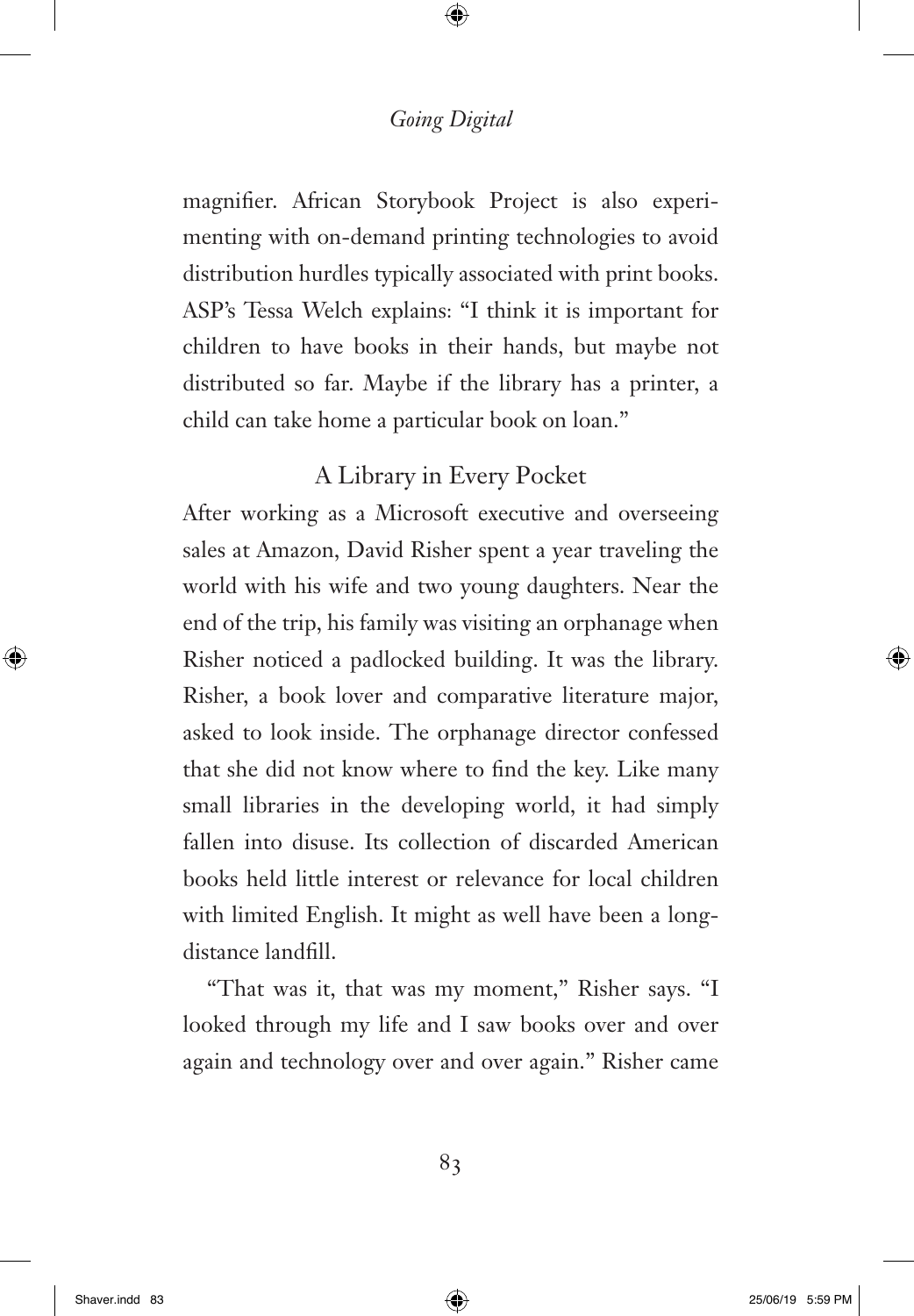back to San Francisco and founded Worldreader as a charitable startup. He estimates at least a billion people are held back by low literacy and book hunger. To Risher, this is not just a tragedy; it is a business opportunity. "Ours is a social enterprise, but we still think of it as a business." In starting any business, Risher explains, "you want to make sure you're solving a real problem, and you want to make sure you're trying to do it in a way that's different from what people have tried before." Delivering relevant books to readers in the developing world was clearly a big problem. Given his background, Risher naturally saw the potential to solve this problem digitally.

In the basement of Worldreader's San Francisco office, a technology team loads the library onto devices for a school in Kenya. Dozens of wires dangle from an Ikea shelf. Each Kindle must rest here for two hours to receive its library. The Kindles cost thirty dollars each, thanks to a discount from Amazon. Fully loaded, the pocket library of one hundred titles costs around seventy dollars. A hand-drawn diagram calculates how long each step in the process takes, which determines how many Kindles can be loaded in a day. The goal is eventually to shift this process to the country where the Kindles are used. This will create jobs abroad, save on labor costs, and, most important, cut down the lead time to set up a new school.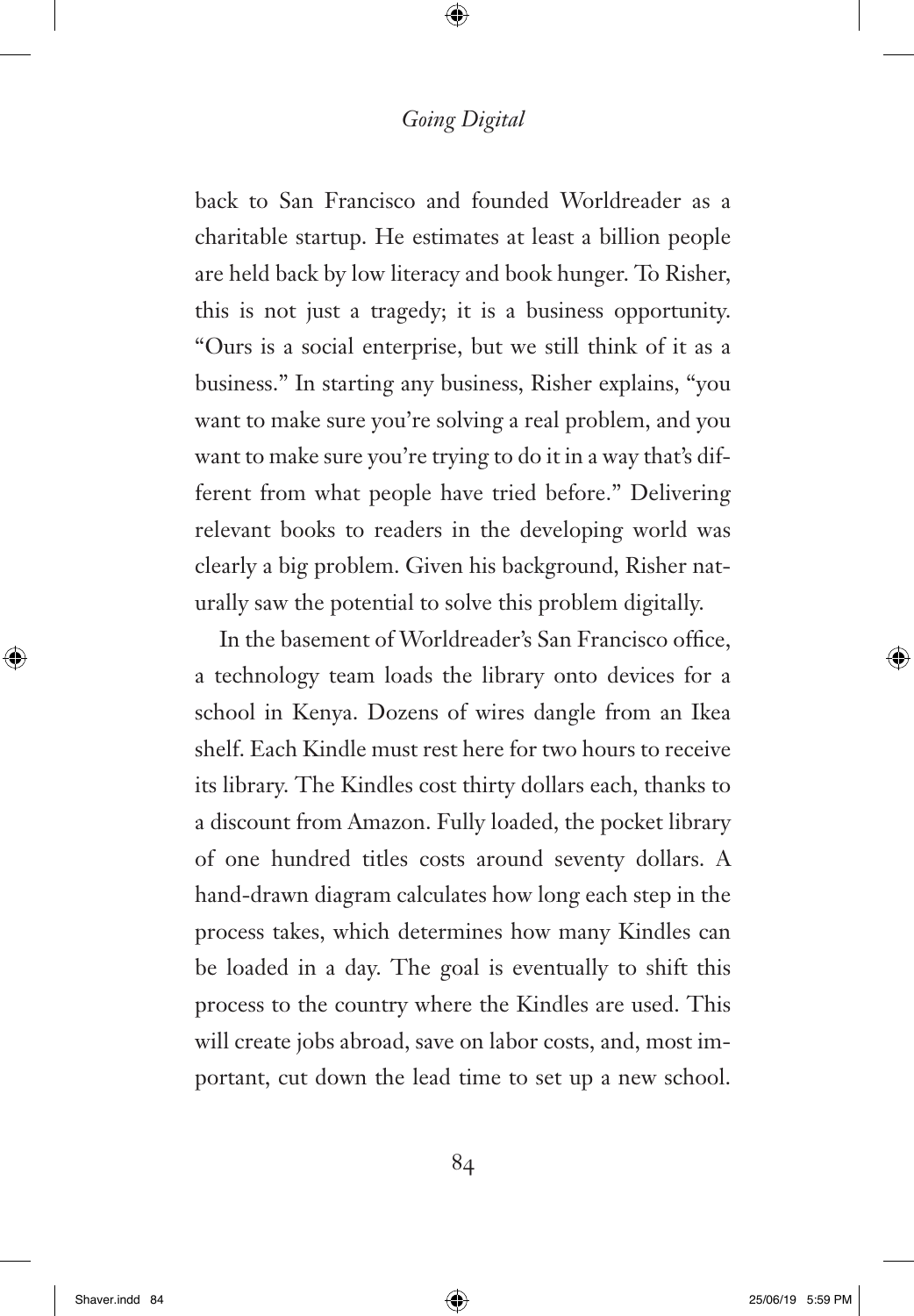For the moment, loaded Kindles get packed into cardboard boxes to be shipped overseas.

The work doesn't end once the boxes reach their destination. Worldreader also works to train the teachers on the technology, literacy methods, and gender sensitivity. Female students in Ghana, for instance, typically lag far behind their male peers. In Worldreader schools, the gender achievement gap disappears. The program even includes training on how to conduct local fundraising to ensure the school can buy additional e-books in the future—an added bonus for schools and for local publishers. In communities without electricity, solar panels will be installed at the school. The long battery life of the dedicated e-reader means that students can charge the device at school and still take it home to share with siblings and parents.

Ensuring the sustainable production of locally relevant content is also a goal. Staff members think in terms of cultivating an entire digital ecosystem around local books. Worldreader works with local publishers to digitize their books for the first time, and trains them on how to market their e-books at Amazon.com for global sales. "Even though there are only a small number of new books published in Africa each year, if we can unlock their backlist of books and digitize them, we have got an incredible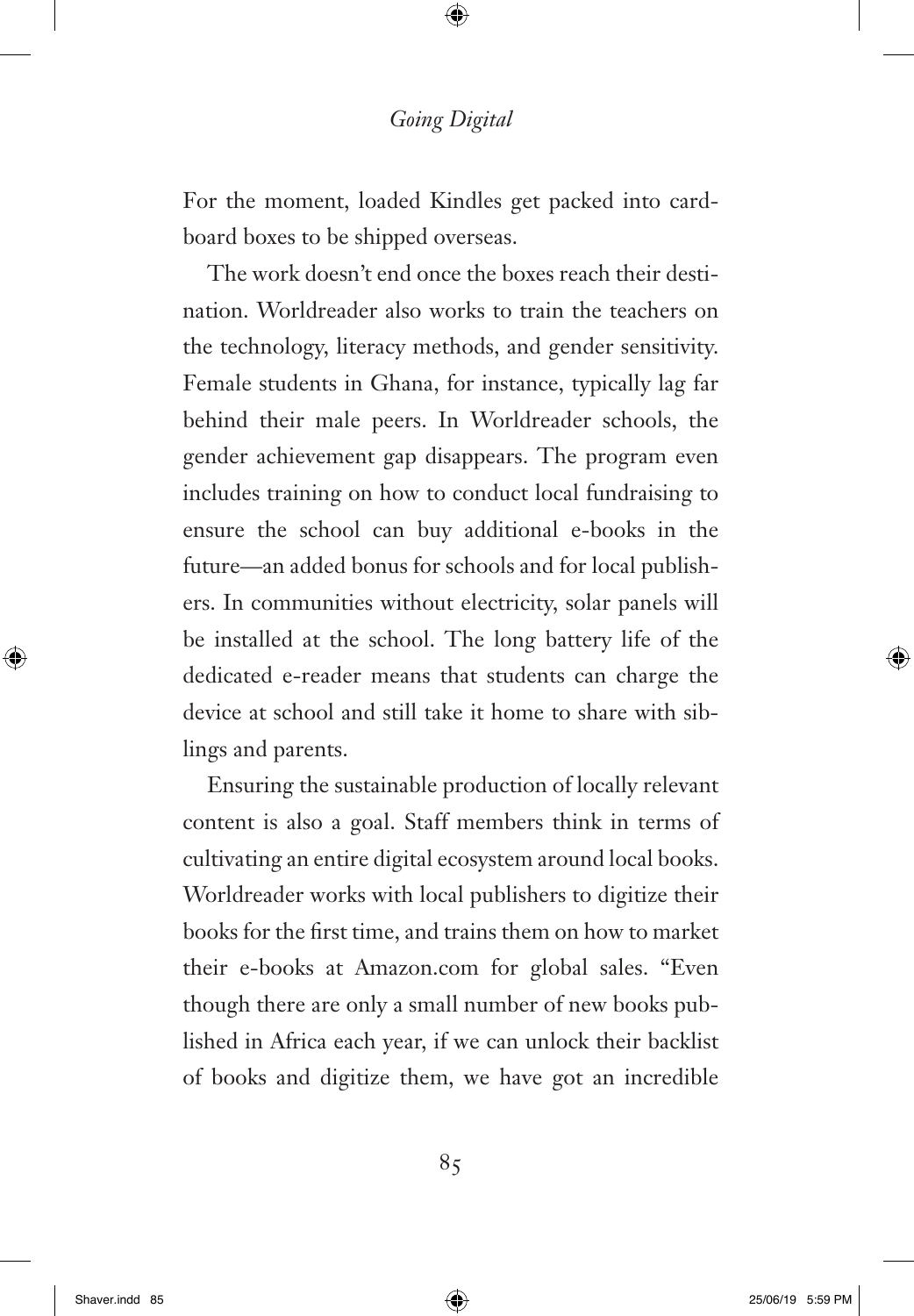resource." American publishers donate content, while African publishers are paid about seventy cents (U.S.) per ebook. This can add up to a regular stream of several thousand dollars per year in additional income for a small publisher. From these resources, a customized library of around one hundred books is created for school.

Risher brings a mindset shaped by his years managing Amazon's explosive growth. Worldreader now operates on a \$10 million annual budget—this includes the value of donated e-books—and has already reached more than five million readers. It is still in the stage of refining its programs and optimizing its model, with an eye toward much greater expansion over the next decade. Worldreader hopes to serve forty million readers by 2020, and one billion by 2025.

Although both print books and dedicated e-readers have their place, the cheapest strategy by far is to deliver e-books to devices people already own. Library for All, now Nabu.org, has prioritized this approach from the beginning. Its cofounder Tanyella Evans explains: "Our [mobile] distribution strategy is really driven by the market—these Chinese and Asian companies producing these low-cost handsets. People know what *Tecno* and *Blu* are, even in these rural areas. It's like Coca-Cola." Unlike Worldreader's Kindle strategy, "we believed that the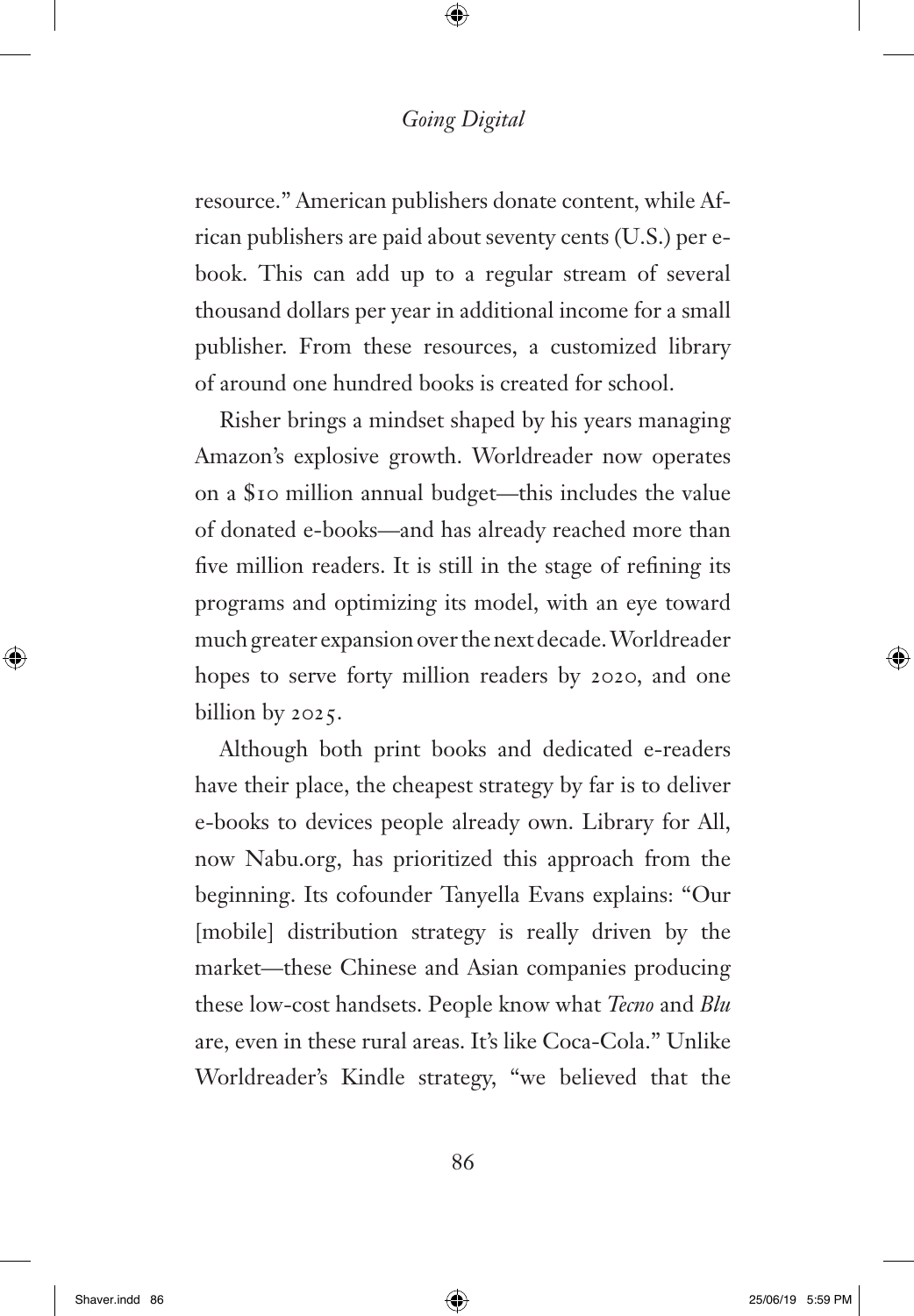potential was in the device-agnostic platform." Smartphones also made it possible to distribute illustrations in color, which was important to Library for All's vision of a high-quality digital reading experience.

Worldreader has since deployed a cell-phone strategy as a complement to its longer-standing Kindle programs. Whereas Worldreader's Kindle programs focus on schoolbased instruction, its mobile programs target out-of-school adults and preschoolers. Its mobile platform got an early boost from a partnership with Opera, which at that time held 25 percent of the mobile phone browser market. In this partnership, the Worldreader app came preinstalled on most phones distributed in the developing world, greatly boosting its visibility. Mobile delivery "allows us to move quickly," Susan Rimerman of Worldreader points out: "People already have the device. We have huge audiences in Ethiopia, Nigeria, and the Philippines. We can put books in people's hands where we don't have the resources to put feet on the ground." This enables Worldreader to expand nimbly into new languages or settings.

Whether on a mobile phone or dedicated e-reader, the digital strategy "is absolutely tied to our success," Rimerman notes. "We now have books in 43 languages and it enables us to quickly add depth to our collection. The cost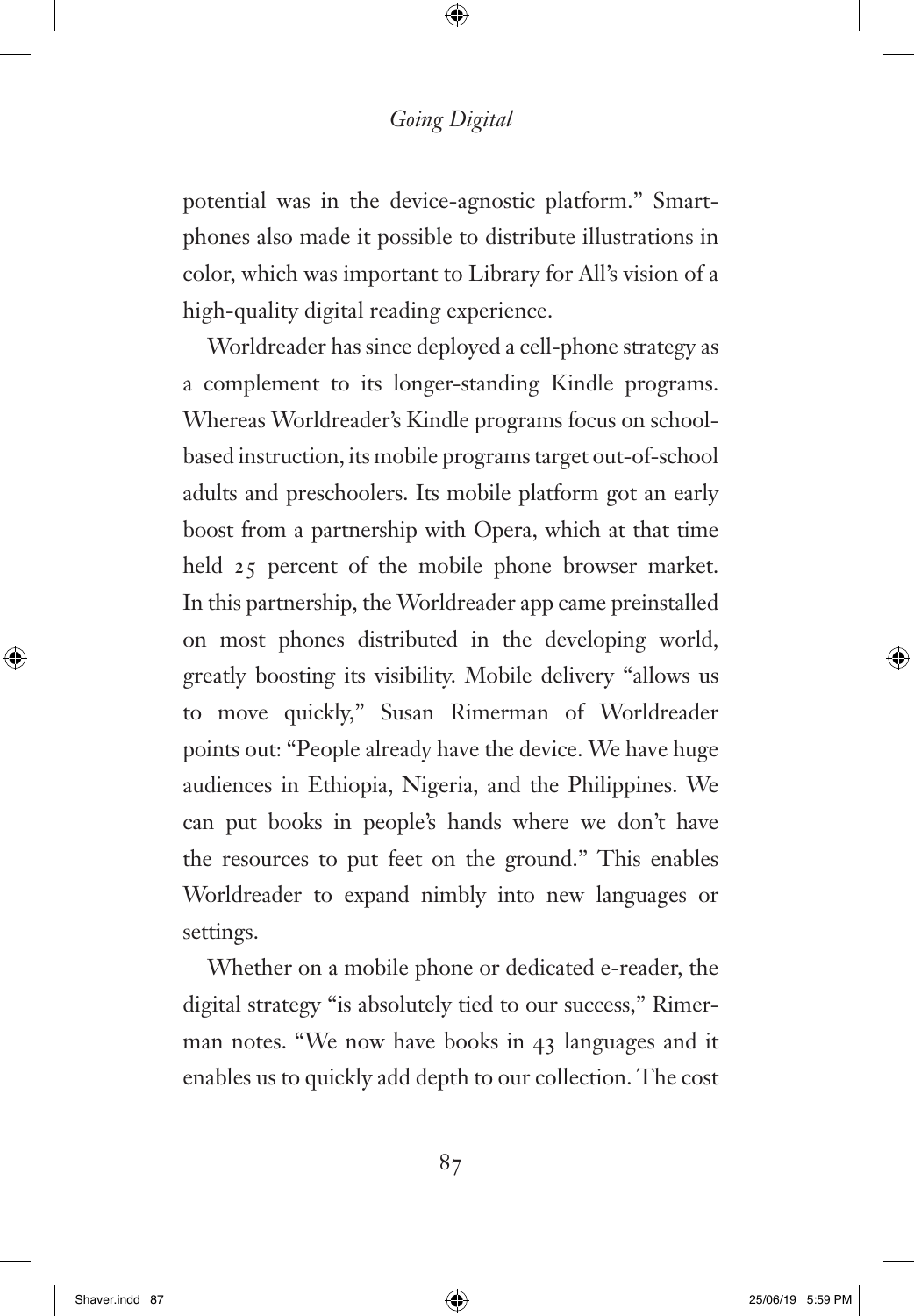to prepare smaller print runs for small language groups makes it expensive—we jump over that hurdle." After discovering that romance was a hot category among women in Muslim areas of Nigeria, for example, Worldreader was able to quickly load more Harlequin titles. This agility also came in handy when the organization obtained funding to launch an Arabic-language program with Syrian refugees in Jordan. "One of the great things about digital is that you don't have the limits of print and paper or the logistical challenges of distribution beyond your local market," Rimerman notes. "You can just get your books out there."

# Digital Versus Print?

The rise of e-readers sparked significant controversy among U.S. book lovers. Can reading on a screen really be "as good" as reading on paper? American bibliophiles tend to have strong opinions one way or another. Supporters praise the convenience of instant access and portability. Detractors say the devices rob readers of the tactile coziness of holding a book in one's hands, turning the pages, feeling and smelling the paper.

Recently, it seems that the detractors are winning, at least in the United States. Sales of e-books peaked at 36 percent of the U.S. book market in 2014, but are now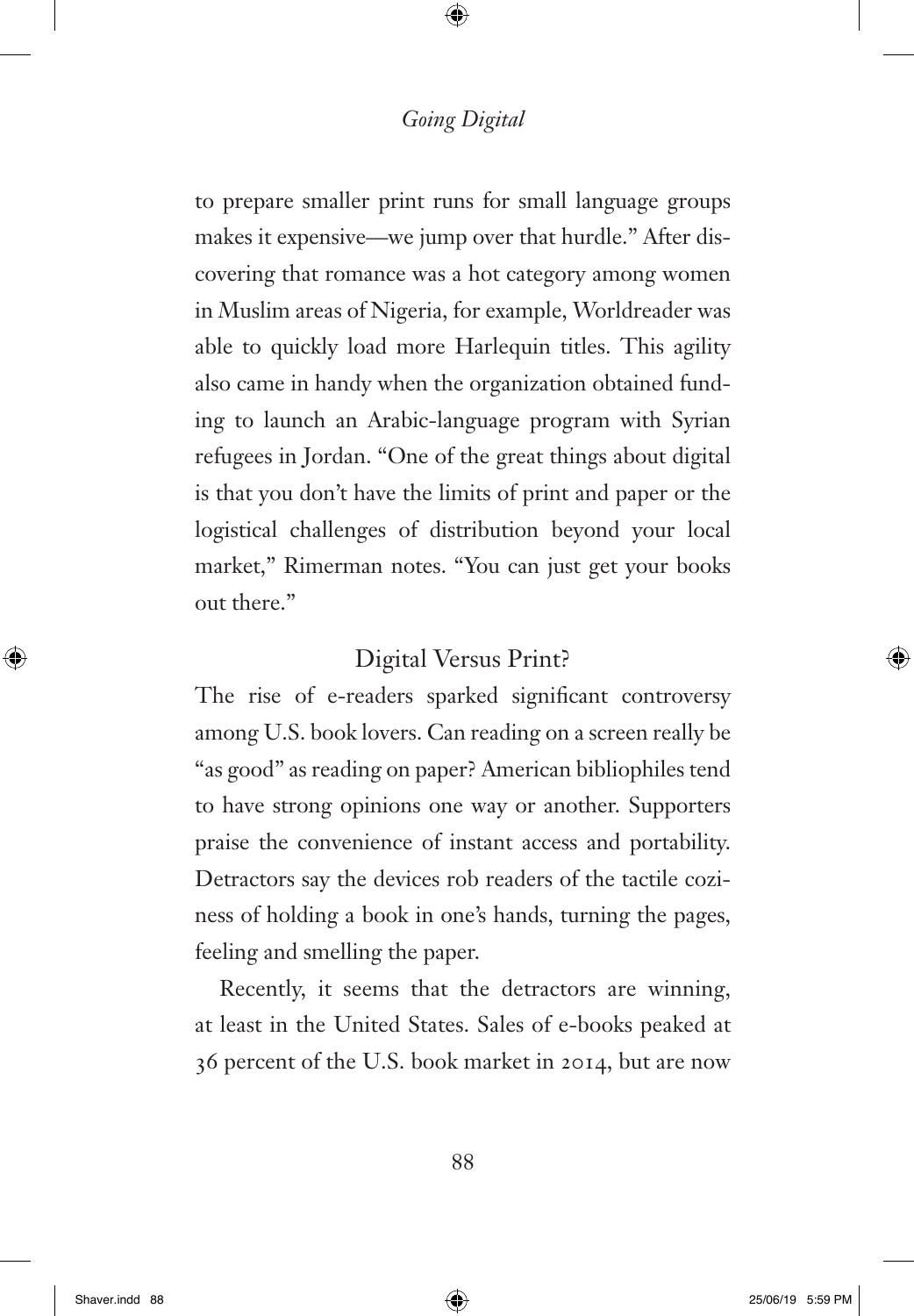declining. According to the Codex Group, the primary reason is "digital fatigue." Americans spend too much time on their screens already. For print media, they are happy to seize the option to read on paper. Indeed, digital natives are leading the way in fleeing e-books for print. Americans also have high standards for digital reading, and strongly prefer reading on a Kindle, Nook, or tablet. Cell phone purchases are only 3 percent of all e-book sales in the United States. Of course, American readers need only wait a day or two for Amazon to deliver a print book to their doorstep. Paper remains a very convenient, and perhaps the most pleasant, way to read for American book buyers.

Readers experiencing book hunger, however, are less picky about their options. According to Rimerman: "People in North America and Europe are really hung up on paper versus digital. When you talk to African librarians, they don't care. They don't have this attachment to paper. They say, 'We're fine, we just want the books.' " For many low-income readers in Africa and elsewhere, print books remain hopelessly out of reach. To encounter a digital library on one's cell phone is to experience the same awe and excitement that American book lovers might feel walking into a particularly outstanding book store. For readers who have never owned a laptop or a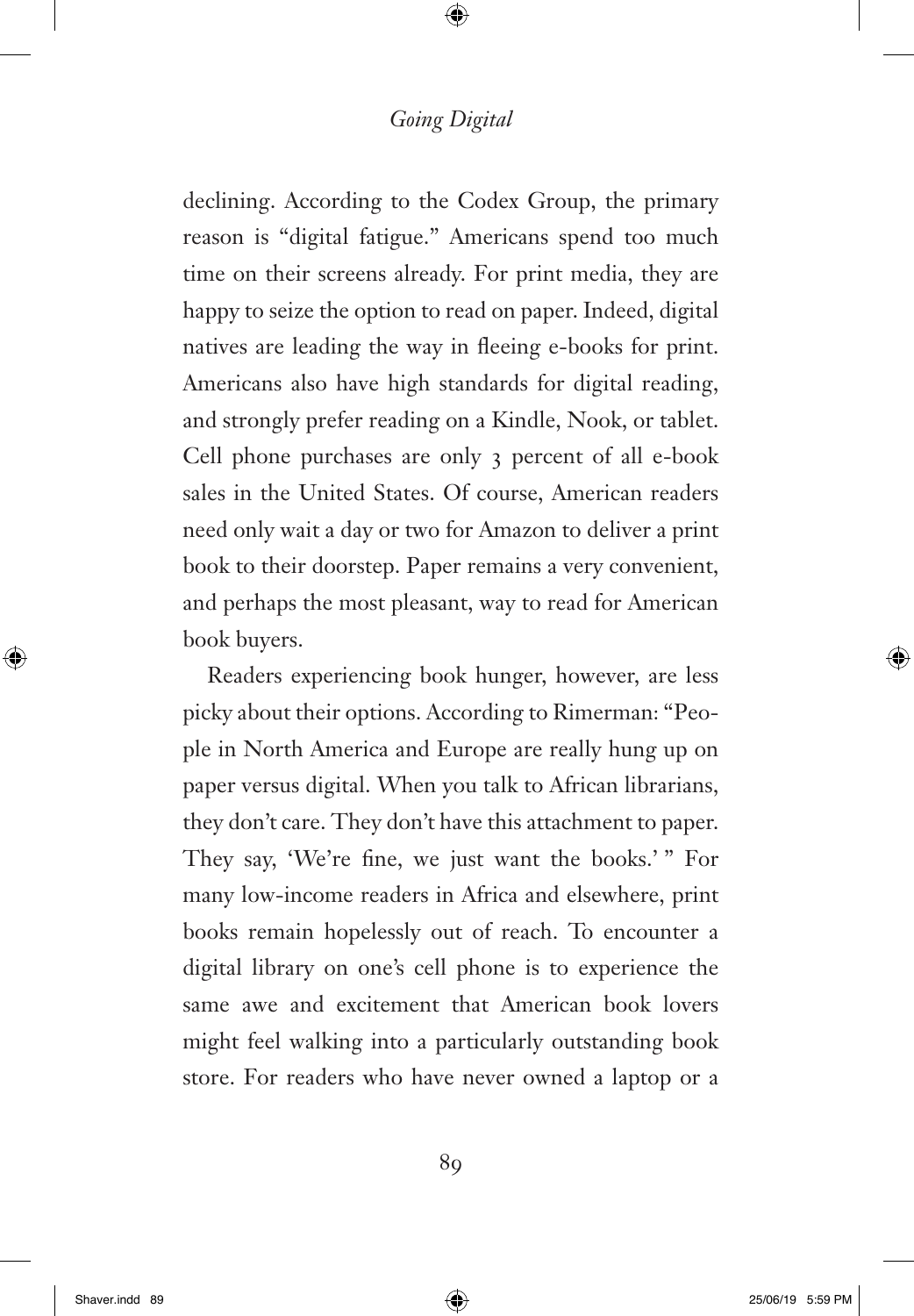tablet, a tiny smartphone screen feels miraculous rather than inferior.

Most book nonprofits currently taking advantage of digital distribution possibilities are using common e-book formats such as ePub and PDF. Some publishers, however, are experimenting with more creative formats. Instead of attempting to recreate the experience of a paper book on a digital device, these "digital first" strategies reimagine the book to leverage the capabilities of digital devices. Rather than adopt the e-book formats common in the United States, however, Pratham Books formats stories in a way that is optimized for reading on mobile phones. Readers scroll down through text interspersed with pictures, without ever turning a page. The format imitates the layout of web pages, which were themselves designed for digital reading, rather than the traditional layout of paper binding. As software to support mobile reading has advanced, nonprofit publishers no longer have to create their own distribution platforms.

It would be a mistake, however, to think of mobile reading as a complete substitute for print. "For children's books, when a picture book is laid out with big illustrations, and the text is designed beautifully on top of that image, it's a great reading experience," Rimerman acknowledges. Digital devices are not yet there. Even when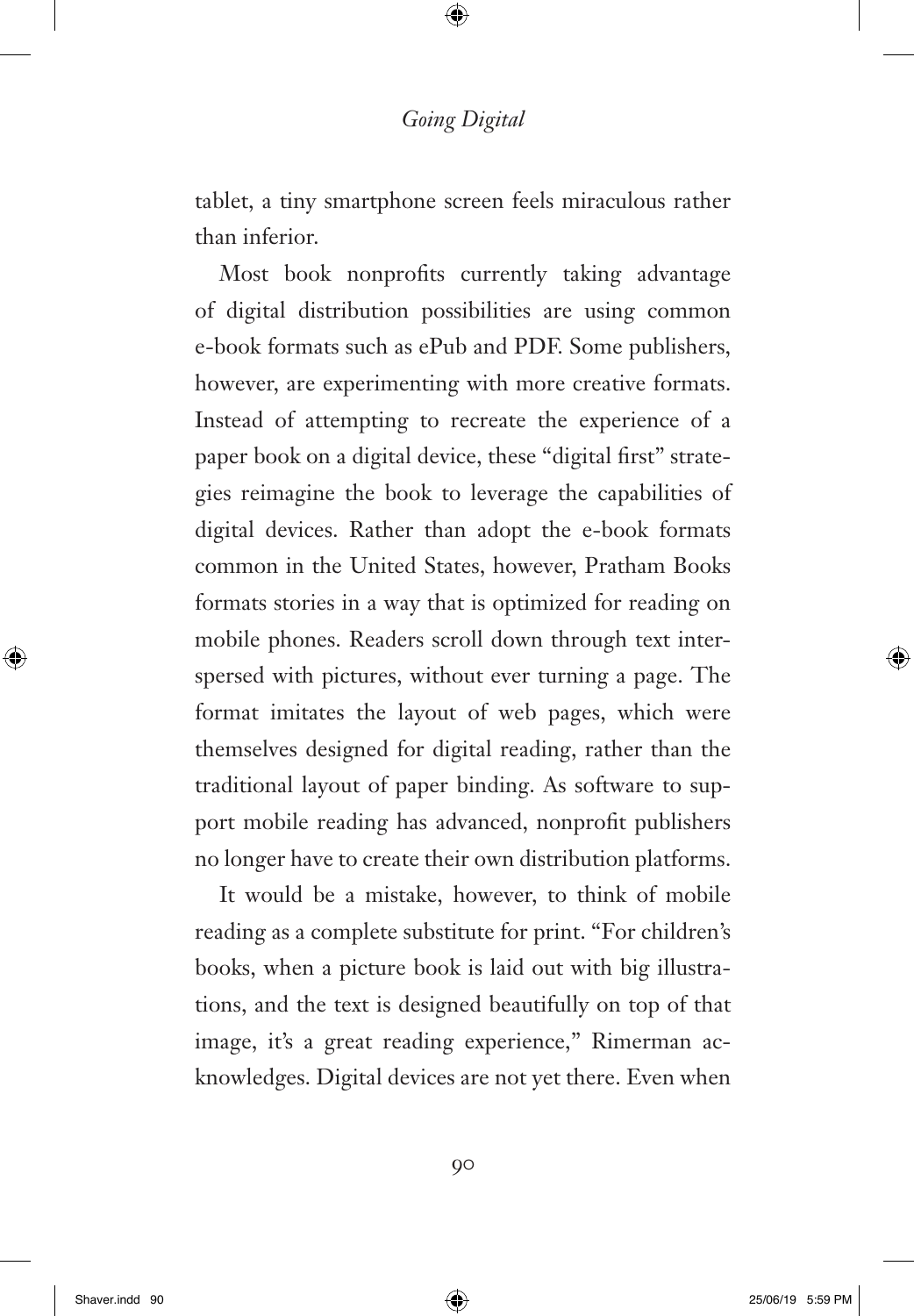mobile capability does become nearly universal, traditional paper books will probably continue to play an important role for novice readers. Worldreader has found that teachers who had previously used paper books find it easier to adjust to using Kindles. In contrast, first-grade students often have difficulty operating a Kindle even after months of practice. Print on paper is more accessible for novice readers—assuming they can get their hands on such books. "Digital is not going to be right in every scenario," acknowledges Evans; "this is not a silver-bullet solution. We want to make sure the content we are creating is print-ready so that is an option."

Melody Zavala of Books for Asia agrees. For decades, the organization has focused on distributing physical books donated by U.S. publishers. More recently, Books for Asia has seized on digital distribution as a way to meet critical needs for mother-tongue content. "It is amazing, digital access and the use of mobile phones, where we are it is huge, it is skyrocketing. It is important to program for that and take advantage of that—but also to know that in some places, the barriers are so huge that it's not going to happen. We need a variety of approaches. The world is a complicated place. For anyone to say that digital is the solution, or that it has to be all print  $\dots$  there is no flipping of the switch here. The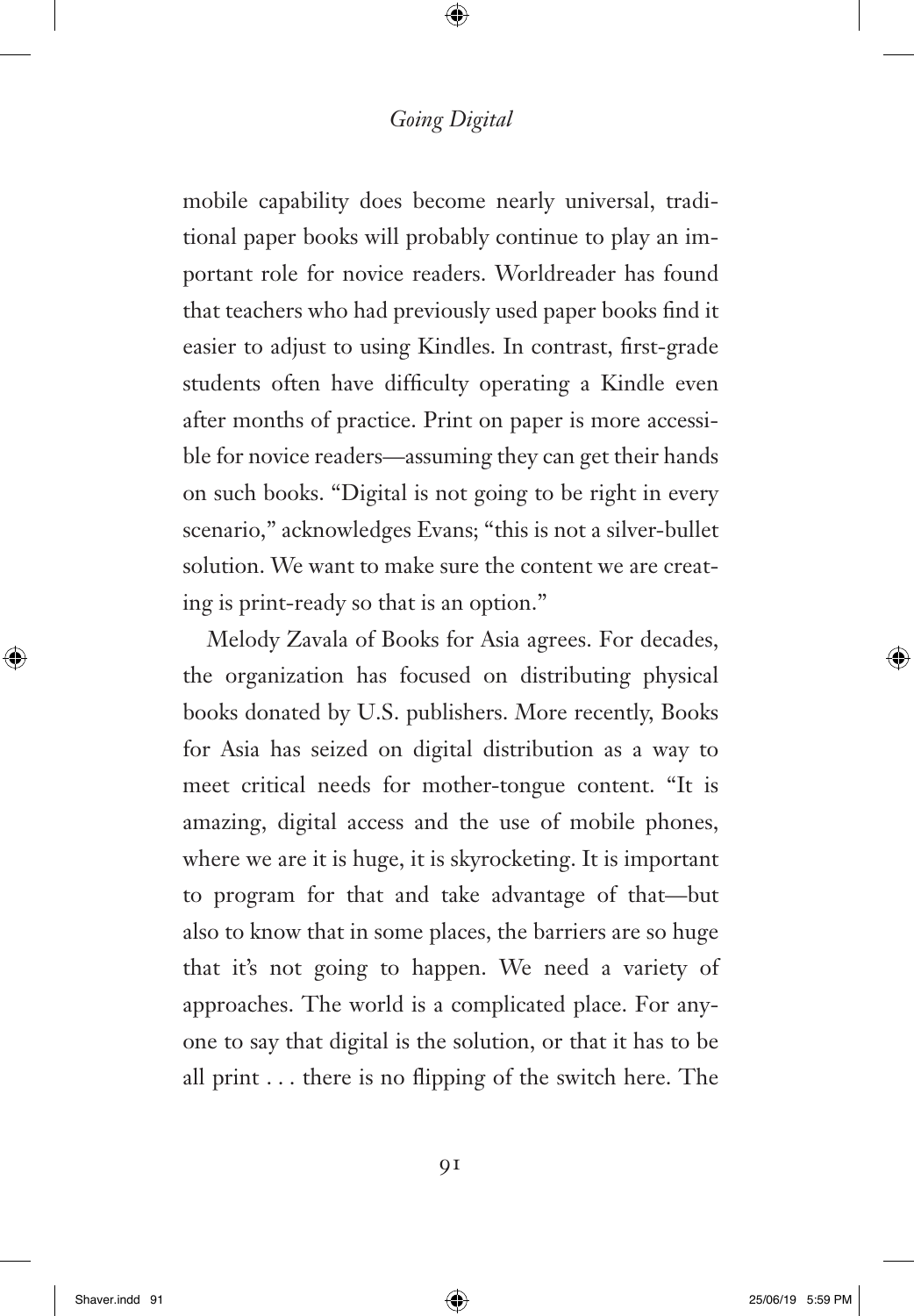mix is important. We're going to continue to do that mix for a long time."

# The Digital Advantage

As hardware and software efficiencies continue to improve, so do the advantages of digital distribution. Paper, trucks, and warehouses are expensive, particularly for a large-scale operation. Of course, mobile phones, software, and Internet connections also cost money. But where readers have already acquired these for basic communication, e-book distribution can "free-ride" on the existing system. Physical distribution barriers rooted in long distances, mountainous terrain, poor infrastructure, corruption, and limited logistical expertise become irrelevant.

Digital distribution also brings cost advantages to content development. Major publishers find it simple and nearly costless to donate e-books. "At first it makes them nervous that they are going to turn titles over in digital format for mobile availability," Rimerman acknowledges. "Piracy is a concern for some publishers." Systems have been designed, however, to make it virtually impossible to download whole books. In contrast, for-profit publishers cannot afford to print paper books for the sole purpose of donating them to charity. Even with a tax credit, doing this would result in a financial loss. Instead, publishers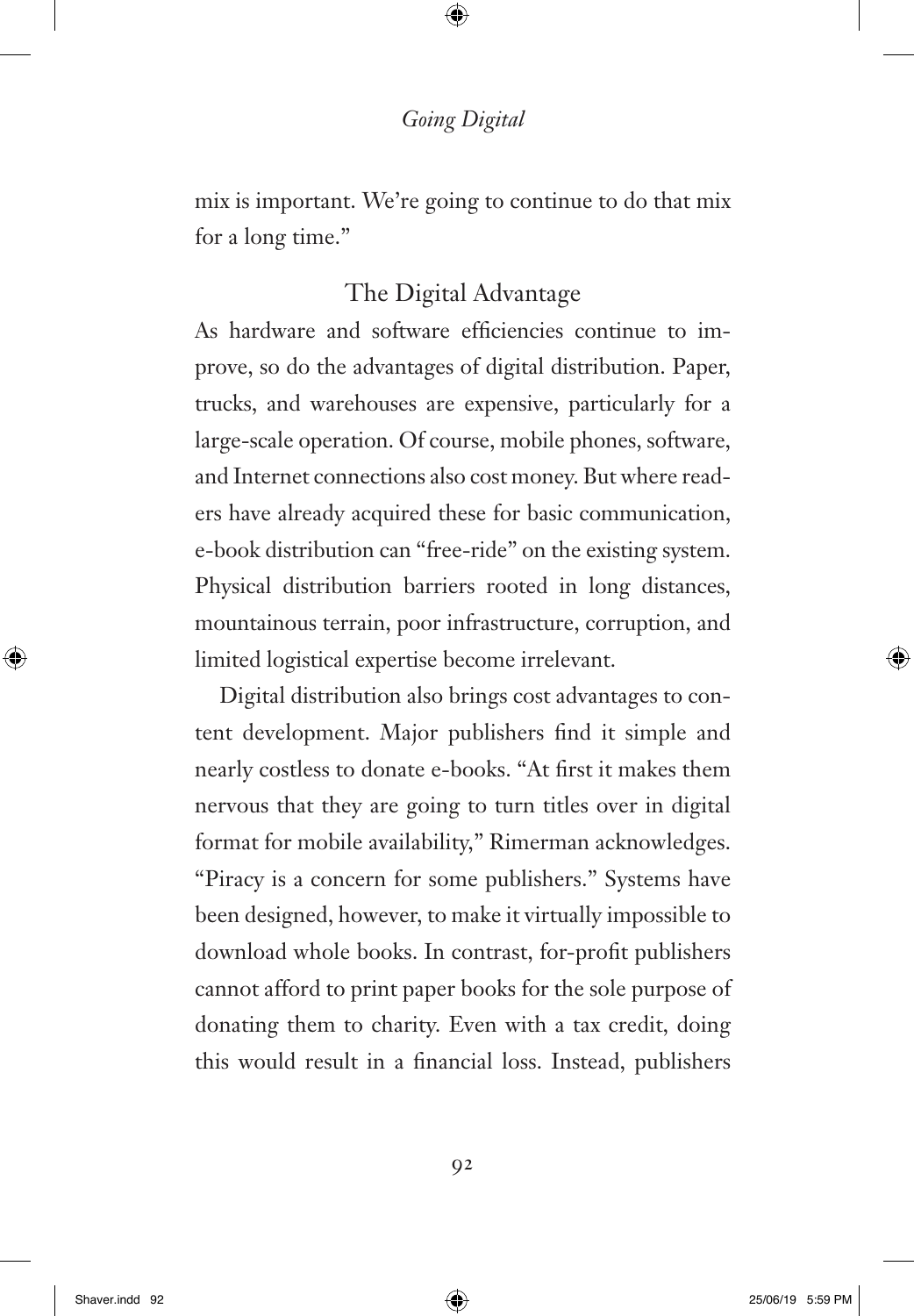donate paper books only when they have miscalculated demand and printed more copies than they were able to sell. Even then, charities must cover the costs of collecting the remaindered copies and distributing them to readers.

The digital revolution also enhances prospects for diverse books. In a print world, titles with niche appeal are risky to invest in. They cost much more to produce per copy, because editing, design, and even printing all depend on economies of scale. Niche books cannot be stocked in a brick-and-mortar bookstore, where the hypothetical reader interested in a particular title may simply never come along. The rise of online booksellers and digital publishing has led to an explosion in titles available in the United States, precisely because these constraints no longer apply. A corollary of greater affordability is that a title does not have to be a best-seller in order to be financially viable. Older titles now out of print remain available.

Closely related to this point is the advantage of digital distribution for accommodating linguistic diversity. According to Evans: "In Uganda there are 52 different languages. To print all the different versions of those books, no one would want to invest in that as a print strategy. Reversioning is only cost-effective digitally." A neighborhood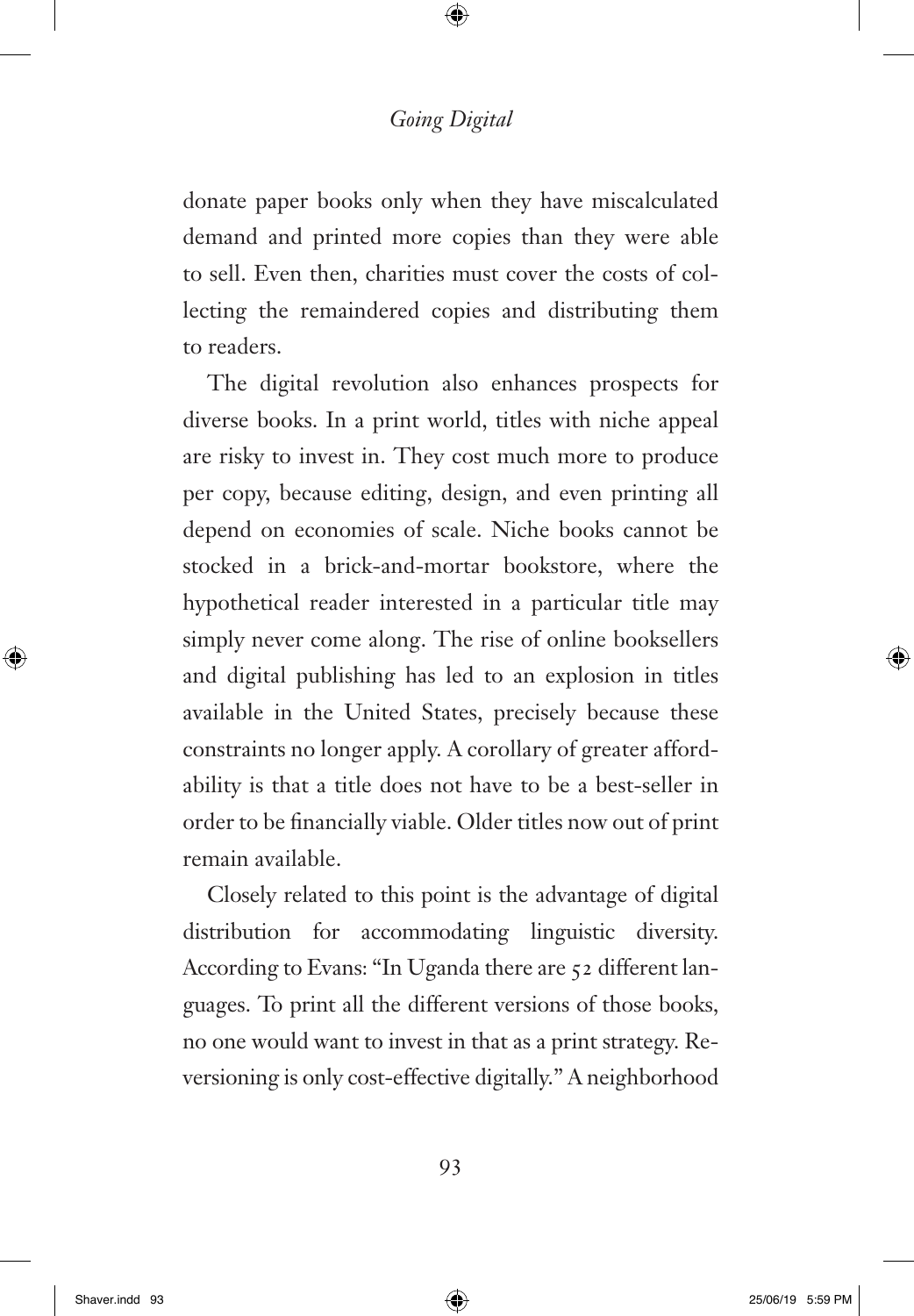bookshop might carry a few dozen titles, and an urban bookstore several hundred titles. But mobile devices connected to a cloud library can offer access to millions of different titles. This is crucial in multilingual contexts, where the population of a single city may need access to books in hundreds of languages. This complexity of offerings could never be accomplished in print distribution. Traditional publishers and bookstores by necessity specialize in one or two languages. In the digital world, hundreds of thousands of books are quickly searchable by language, reading level, and topic.

Digital technologies also make it easier to pay for publishing. Once a title is made available, a digital copy can be transported to a reader anywhere in the world for pennies on the dollar. This has two implications. First, nonprofits can have a much greater impact with their charitable dollars. Second, and perhaps more transformatively, it may become possible to charge developing-world readers, schools, or libraries highly affordable prices perhaps a nickel or a dime per e-book. Even this very low income might support a financially self-sustaining model that would enable much faster growth. Smartphone and platform companies also have a business interest in supporting charitable publishing. Free libraries represent yet another value-adding feature that can motivate consumers